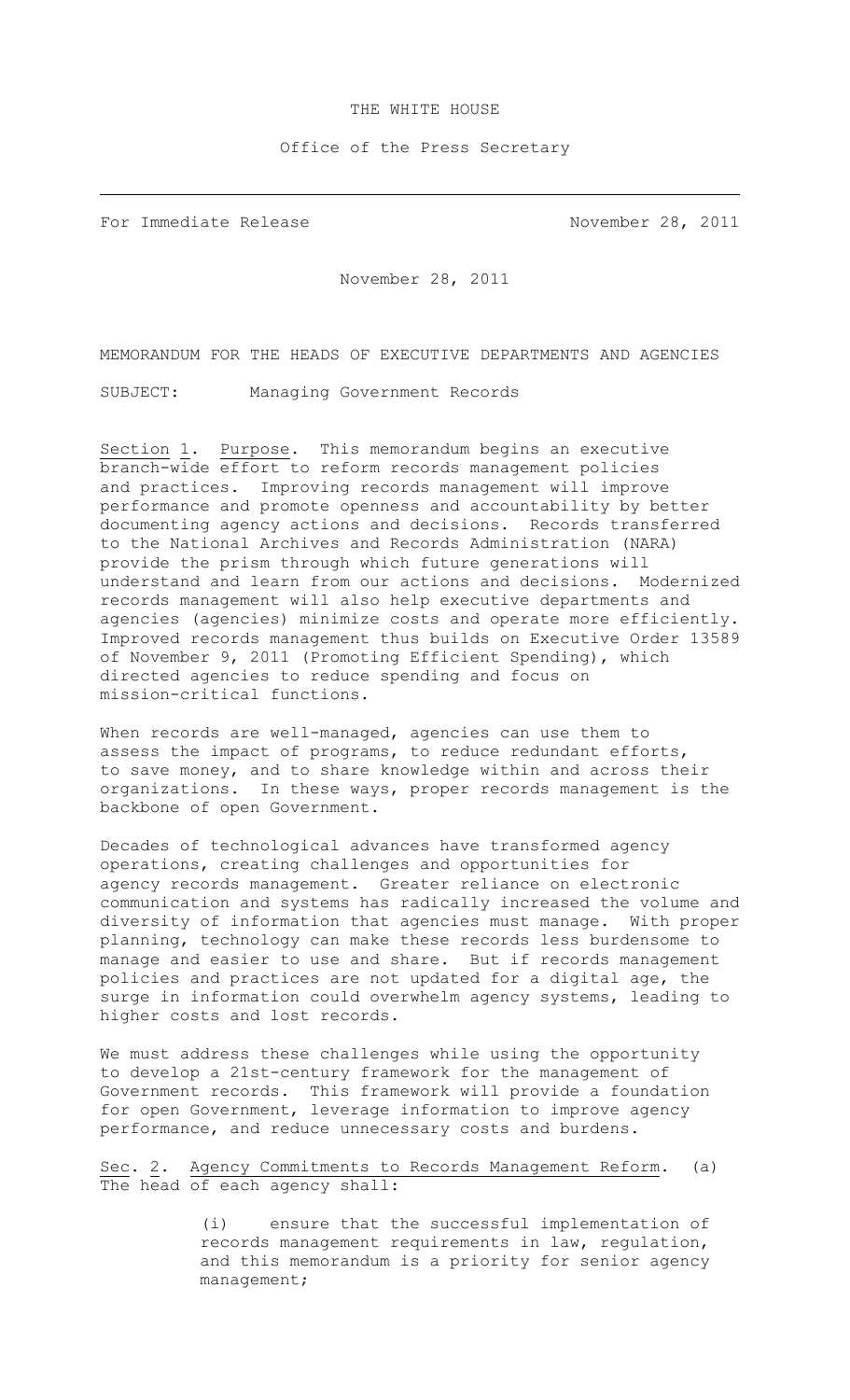(ii) ensure that proper resources are allocated to the effective implementation of such requirements; and

(iii) within 30 days of the date of this memorandum, designate in writing to the Archivist of the United States (Archivist), a senior agency official to supervise the review required by subsection (b) of this section, in coordination with the agency's Records Officer, Chief Information Officer, and General Counsel.

(b) Within 120 days of the date of this memorandum, each agency head shall submit a report to the Archivist and the Director of the Office of Management and Budget (OMB) that:

> (i) describes the agency's current plans for improving or maintaining its records management program, particularly with respect to managing electronic records, including email and social media, deploying cloud-based services or storage solutions, and meeting other records challenges;

(ii) identifies any provisions, or omissions, in relevant statutes, regulations, or official NARA guidance that currently pose an obstacle to the agency's adoption of sound, cost-effective records management policies and practices; and

(iii) identifies policies or programs that, if included in the Records Management Directive required by section 3 of this memorandum or adopted or implemented by NARA, would assist the agency's efforts to improve records management.

The reports submitted pursuant to this subsection should supplement, and therefore need not duplicate, information provided by agencies to NARA pursuant to other reporting obligations.

Sec. 3. Records Management Directive. (a) Within 120 days of the deadline for reports submitted pursuant to section 2(b) of this memorandum, the Director of OMB and the Archivist, in coordination with the Associate Attorney General, shall issue a Records Management Directive that directs agency heads to take specific steps to reform and improve records management policies and practices within their agency. The directive shall focus on:

> (i) creating a Government-wide records management framework that is more efficient and cost-effective;

> (ii) promoting records management policies and practices that enhance the capability of agencies to fulfill their statutory missions;

(iii) maintaining accountability through documentation of agency actions;

(iv) increasing open Government and appropriate public access to Government records;